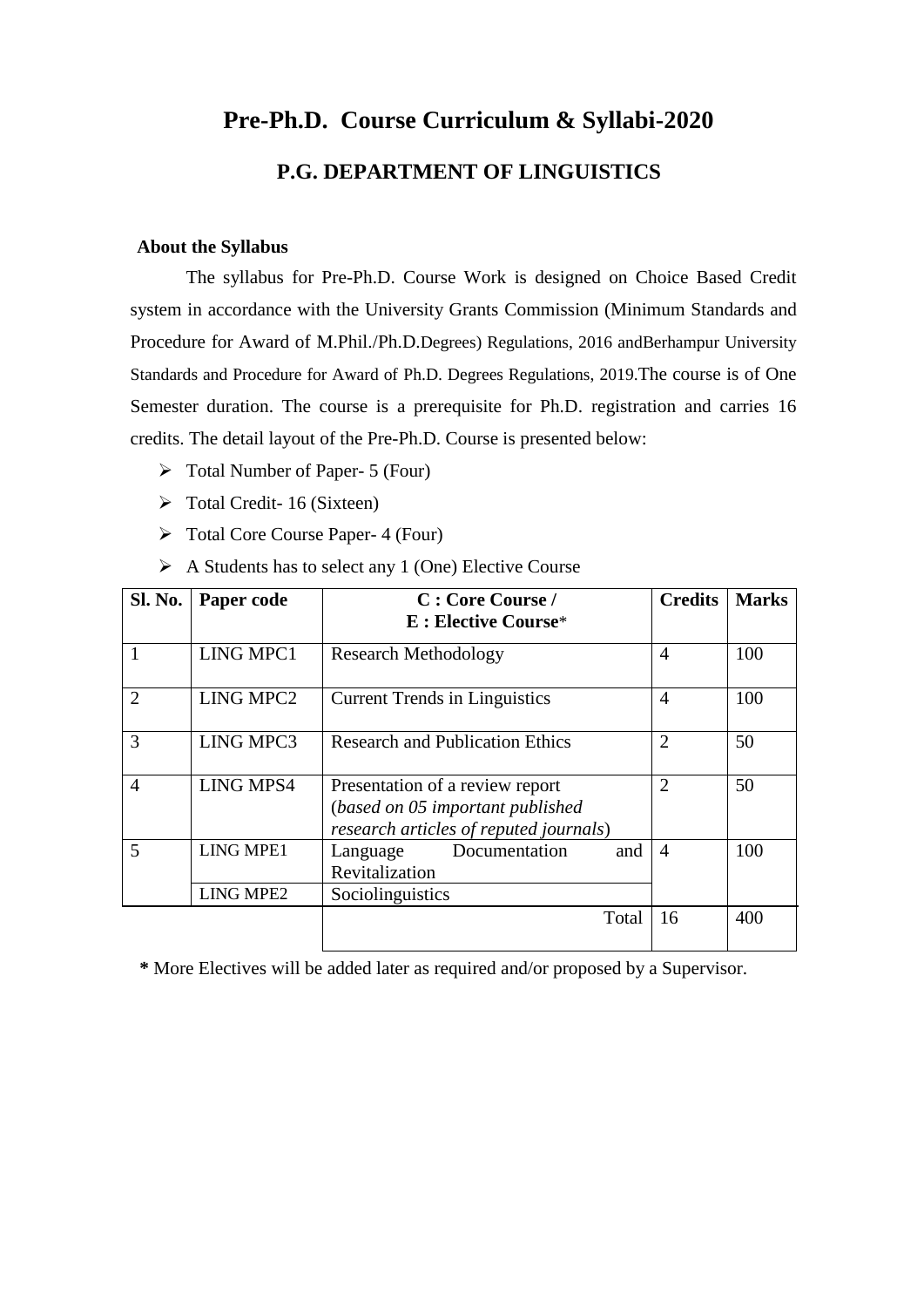## Course No.: **LING MPC1** Course Name: **RESEARCH METHODOLOGY** Credit: **4** Course: **Core**

## **Objectives of the Course:**

It gives an overview of approaches and methodologies in humanities and social sciences. The students are expected to get acquainted with different techniques and tools of research.

## **Unit 01. Research and Selection of a Problem/Topic for Research**

Definition and description of the term research -motivation for research, qualifications and qualities essential for a research - uses of research.

## **Unit 02. Research Methods**

Types of research methods: Qualitative research, quantitative research, quasi research, grounded theory, empirical research, case study, participant observation Logical methods, specific method, descriptive methods, historical methods, comparative method, contrastive method, etc.-formation of hypotheses- framing, field study and problems in the field suitable research method for the topicconcerned.

# **Unit 03. Statistics used in research**

Correlation and regression, Frequency distribution, standard deviation, mean, median, mode, chi-square

# **Unit 04. Reporting the Research**

# **Unit 05. Ethical consideration in research on human subjects**

Research on Human Subjects as Participants; Identity of an Individual – biological, psychological, social, cultural and spiritual dimensions; Protecting the human dignity and individual identity. Human Rights & Fundamental Freedoms:Autonomy and individual responsibility. Human vulnerability and personal integrity, Respect for human dignity, Human Rights and Fundamental Freedoms; Respect for cultural diversity and pluralism. Ethical Issues and Legal Concerns in Research involving Human subjects: Social Responsibility and health, Protection of the environment, the biosphere and biodiversity. Legal protection for the participants, high vulnerability and issues of compensation. Informed Consent: Benefits and Harms, Compensation, Sharing of Benefits etc.

# **Ethical Issues arising out of Language Research**

Working with normal people – adults and children; with the socially / culturally disadvantaged and marginalized; with the clinically disadvantaged children and adults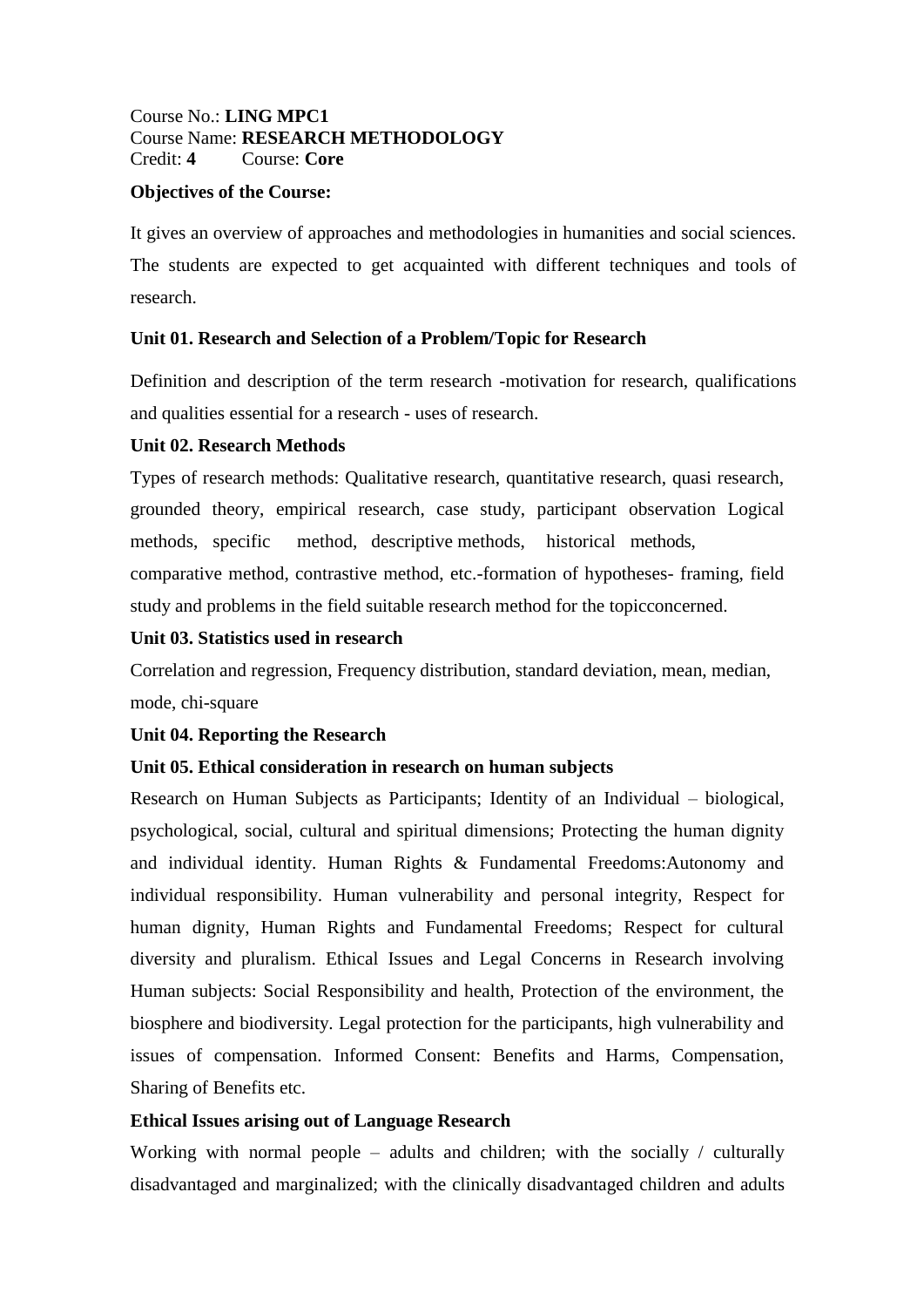viz. The hearing impaired aphasics, dyslexics, autistic and others. UNESCO Declaration on Bioethics and Human Rights 2006 ICMR Guidelines on Bioethics – India specificconcerns.

## **References:**

Aggarwal J.P(1987). Introduction to Statistics for Social Sciences. New Delhi: Sterling publishers (P) Ltd.

Litosseliti, Lia (ed.) (2010). Research methods in linguistics. New York: Continuum International.

Johnson, Keith (2008).Quantitative methods in linguistics. Victoria: Blackwell Publishing.

Kothari, C.R. (2009). Research methodology : methods and techniques (2nd edn.). New Delhi: New Age Publications.

Podesva, Robert J .& Sharma, Devyani (2013).Research Methods in Linguistics. Cambridge: Cambridge University Press.

Wilkinson and Bhandarkar(1984). Methodology and Techniques ofSocial Research. Himalaya publishing House:Bombay.

Yoyng, P.V(1980). Research Methodology for Social Science. IBH: New Delhi Sharma. Research Methods in Social Science

Ahuja, R. (2001). Research Methods. Rawat Publications: New Delhi.

## Course No.: **LING MPC2**

Course Name: **CURRENT TRENDS IN LINGUISTICS** Credit: **4** Course: **Core**

## **Objectives of the Course:**

It introduces the students to the ongoing trends in Linguistics.

**Unit 01.** Phonetics and Phonology, Morphology and Syntax

**Unit 02.** Semantics, Pragmatics, Sociolinguistics

**Unit 03.** Applied Linguistics

**Unit 04.** Psycholinguistics, Neurolinguistics

Course No.: **LING MPC3** Course Name: **RESEARCH AND PUBLICATION ETHICS** Credit: **2** Course: **Core**

## **Objectives of the Course:**

This is to create awareness about the publication ethics and publication misconducts.

# **THEORY**

## **Unit 01: Philosophy and Ethics** (3 hrs.)

1. Introduction to philosophy: definition, nature and scope, concept, branches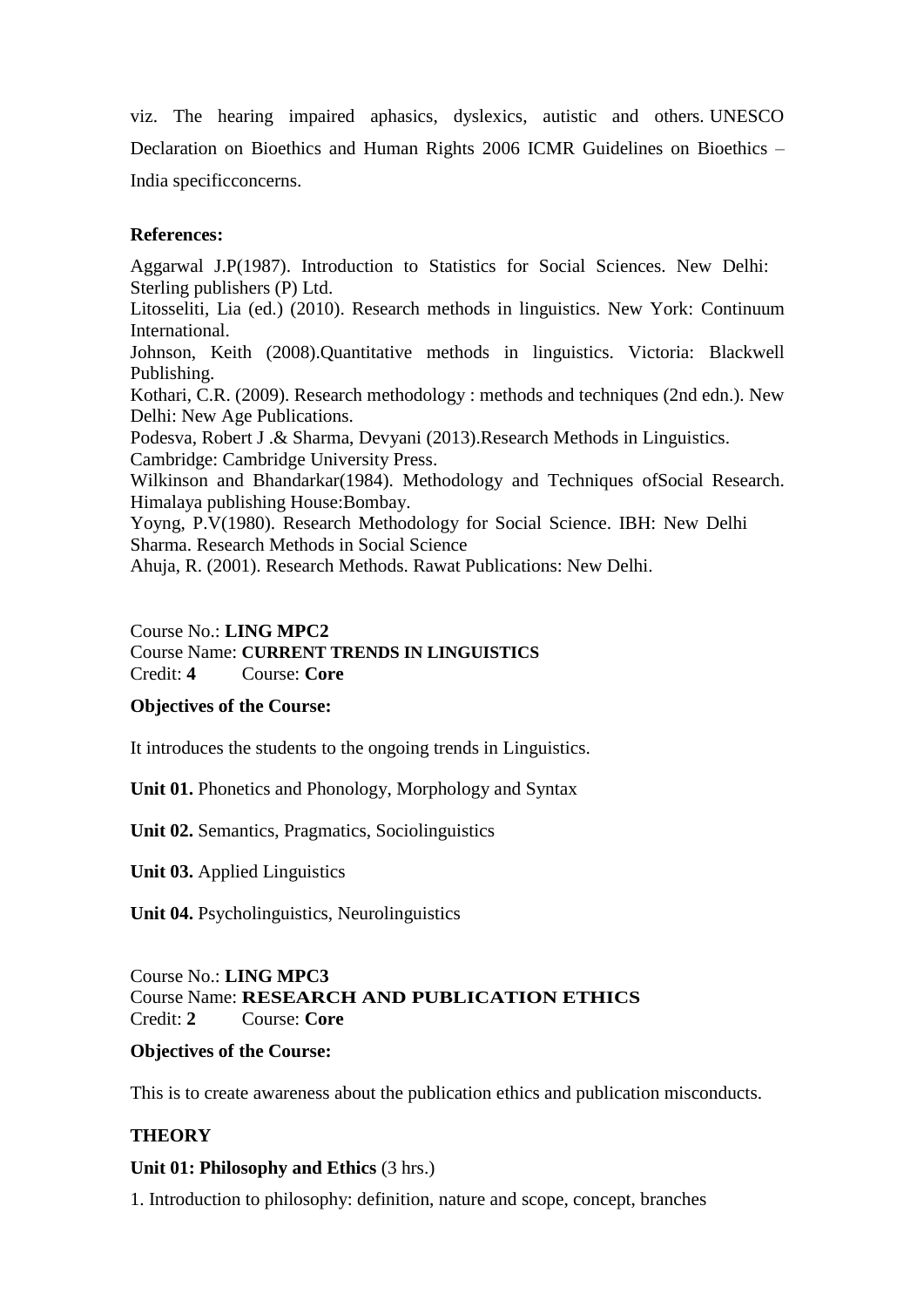2. Ethics: definition, moral philosophy, nature of moral judgments and reactions

# **Unit 02: Scientific Conduct** (5hrs.)

1. Ethics with respect to science and research

- 2. Intellectual honesty and research integrity
- 3. Scientific misconducts: Falsification, Fabrication, and Plagiarism (FFP)
- 4. Redundant publications: duplicate and overlapping publications, salami slicing
- 5. Selective reporting and misrepresentation of data

# **Unit 03: Publication Ethics** (7 hrs.)

1. Publication ethics: definition, introduction and importance

- 2. Best practices / standards setting initiatives and guidelines: COPE, WAME, etc.
- 3. Conflicts of interest

4. Publication misconduct: definition, concept, problems that lead to unethical behaviorand vice versa, types

5. Violation of publication ethics, authorship and contributorship

6. Identification of publication misconduct, complaints and appeals

7. Predatory publishers and journals

# **PRACTICE**

# **Unit 04: Open Access Publishing**(4 hrs.)

1. Open access publications and initiatives

2. SHERPA/RoME0 online resource to check publisher copyright & self-archiving policies

3. Software tool to identify predatory publications developed by SPPU

4. Journal finder / journal suggestion tools viz. JANE, Elsevier Journal Finder, Springer Journal Suggester, etc.

# **Unit 05: Publication Misconduct** (4hrs.)

# **A. Group Discussions** (2 hrs.)

1. Subject specific ethical issues, FFP, authorship

- 2. Conflicts of interest
- 3. Complaints and appeals: examples and fraud from India and abroad
- **B. Software tools** (2 hrs.)

Use of plagiarism software like Turnitin, Urkund and other open source software tools

# **Unit 06: Databases and Research Metrics** (7hrs.)

# **A. Databases** (4 hrs.)

- 1. Indexing databases
- 2. Citation databases: Web of Science, Scopus, etc.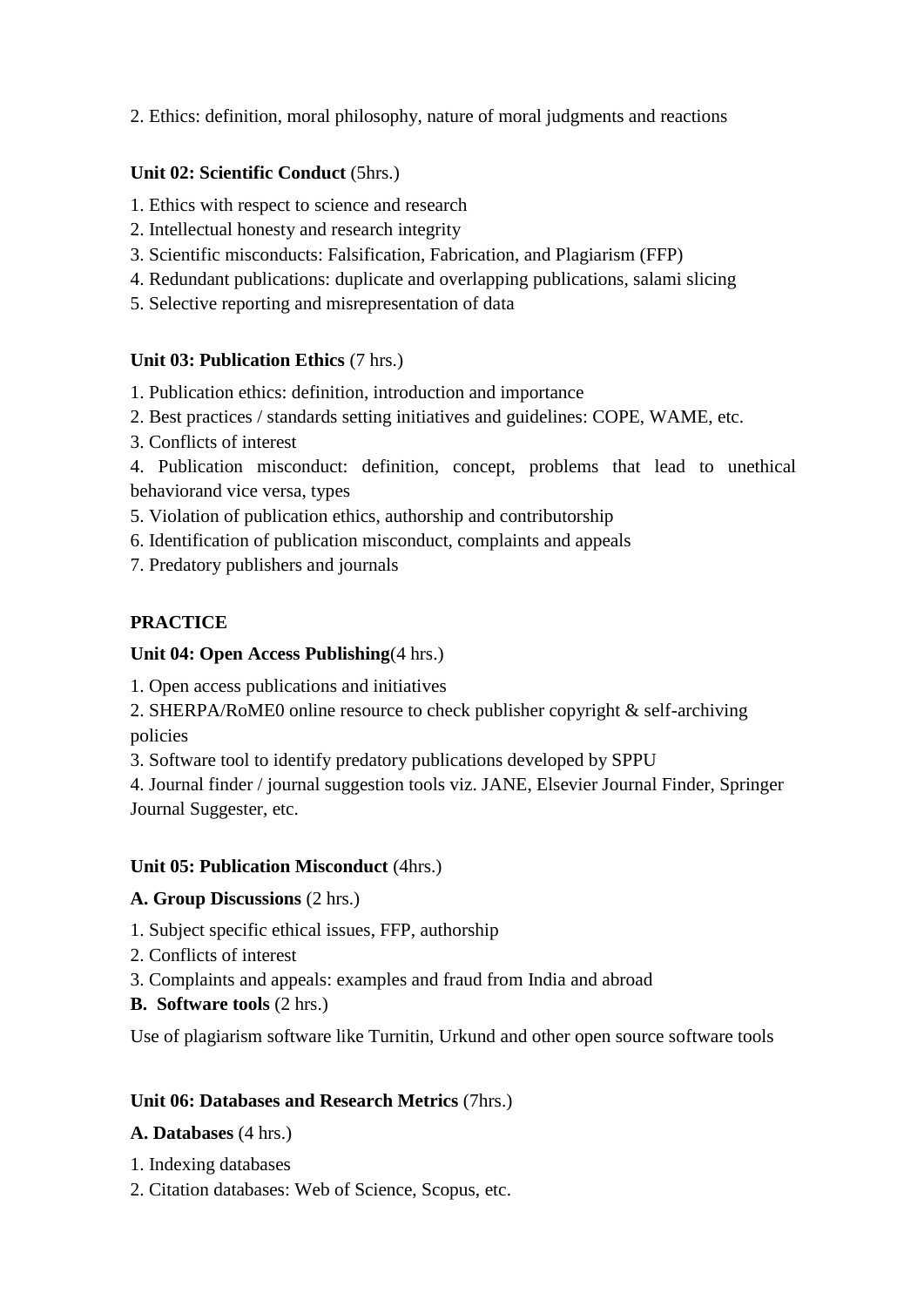## **B. Research Metrics** (3 hrs.)

1. Impact Factor of journal as per Journal Citation Report, SNIP, SJR, IPP, Cite Score

2. Metrics: h-index, g index, i10 index, altmetrics

# **References**

Bird, A. (2006). Philosophy of Science. Routledge.

MacIrityre, Alasdair (1967) A Short History of Ethics. London.

P. Chaddah, (2018) Ethics in Competitive Research: Do not get scooped; do not get plagiarized, ISBN:978-9387480865

National Academy of Sciences, National Academy of Engineering and Institute of Medicine. (2009). On Being a Scientist: A Guide to Responsible Conduct in Research: Third Edition. National Academies Press.

Resnik, D. B. (2011). What is ethics in research & why is it important. National Institute of Environmental Health Sciences, 1-10.

Retrieved from https://www.niehs.nih.gov/research/resources/bioethics/whatis/index.cfm Beall, J. (2012). Predatory publishers are corrupting open access. Nature, 489(7415), 179-179. https://doi.org/10.1038/489179a

Indian National Science Academy (INSA), Ethics in Science Education, Research and Governance(2019),ISBN:978-81-939482-1-7.

http://www.insaindiaxes.in/pdf/Ethics Book.pdf

# Course No.: **LING MPE1** Course Name: **DOCUMENTATION AND REVITALIZATION** Credit: **4** Course: **Elective**

# **Objectives of the Course:**

The course brings out wide range of issues and discussions pertaining to the researches in Language documentation and revitalization. It highlights the approaches, theories and methodologies.

# **Unit 1. Endangered Languages**

Definition, Criteria for determining language endangerment; Language endangerment in context; Causes of language endangerment; why should we care? Responses to languages endangerment: Language documentation, Language documentation and linguistic theory, Language revitalization, language conservation; Issues in Language Endangerment; Assessing Degrees of Language Endangerment; Language Contact and Language Endangerment; Ethics in Language Documentation and Revitalization;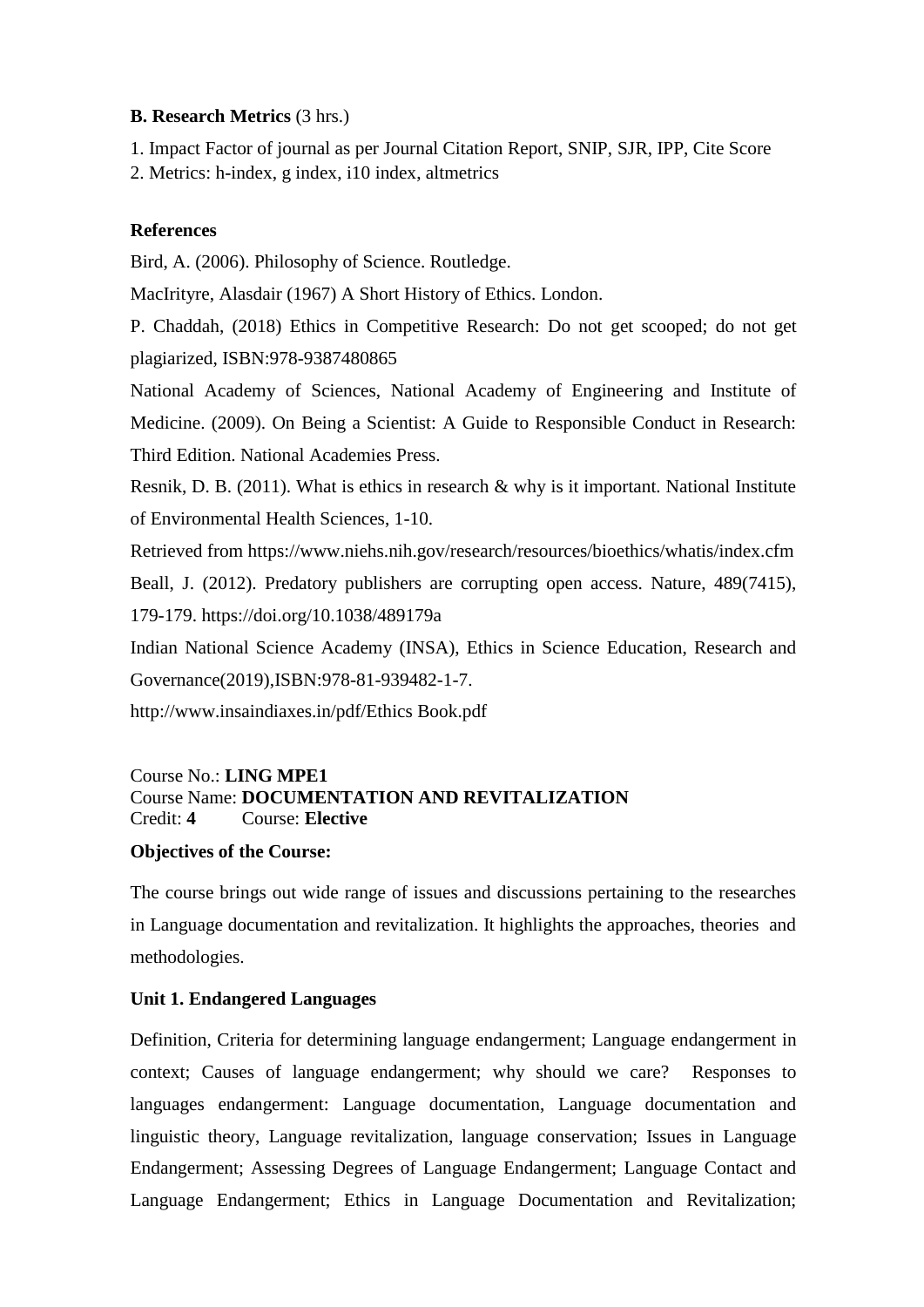Speakers andcommunities and on endangered language communities

# **Unit 2. Language Documentation**

Definition, Goals, Design and Implementation; Writing Grammars, Compiling Dictionaries; Research methods, Data types and collection, Archiving

## **Unit 3. Language Revitalization**

Definition, Approaches and Strategies, Challenges in Comparative Analysis, Problems of Acquisition and Attrition, Language Recovery Paradigms; Planning Minority Language Maintenance: Challenges and Limitations

# **Unit 4. Language contact and change in endangered languages**

Language contact and its outcomes, maintenance, shift, creation; Mechanisms of contactinduced change: Linguistic factors, Social and psychological mechanisms, How is change evaluated?

## **Unit 5. Tools and Technology**

A brief history of language documentation technology, Technology traps, Legacy and born digital documentation, Metadata, Automated transcription, The digital divide. Tools from the Ethnography of Communication for Language Documentation; Technology in community-based documentation and revitalization: Communities, documentation, and technology, Technology and language revitalization

## **References:**

Austin, Peter K., ed. (2010). Lectures in language documentation and description. Language Documentation and Description 7. London: School of Oriental and African Studies, Univ. of London.

Austin, Peter K., and Julia Sallabank, eds. (2011). The Cambridge handbook of endangered languages. Cambridge, UK: Cambridge Univ. Press.

Bickford, John Albert. (1998). Tools for Analyzing the World's Languages: Morphology and Syntax. Dallas : Summer Institute of Linguistics.

Gippert, Jost; Himmelmann, Nikolaus& Mosel Ulrike. (2006). Essentials of language documentation. Berlin ; New York : Mouton de Gruyter.

Grenoble, Lenore A., and N. LouannaFurbee, eds. (2010). Language documentation: Practice and values. Amsterdam: John Benjamins.

Payne, Thomas E. (1997). Describing Morphosyntax. Cambridge: Cambridge University Press.

Payne, Thomas & Weber, David (Eds.) (2006). Special issue of Studies in Language 30:2, Perspectives on Grammar Writing. Amsterdam: Benjamin.

Rehg, Kenneth L ; Campbell, Lyle. (2018). Oxford handbook of endangered languages.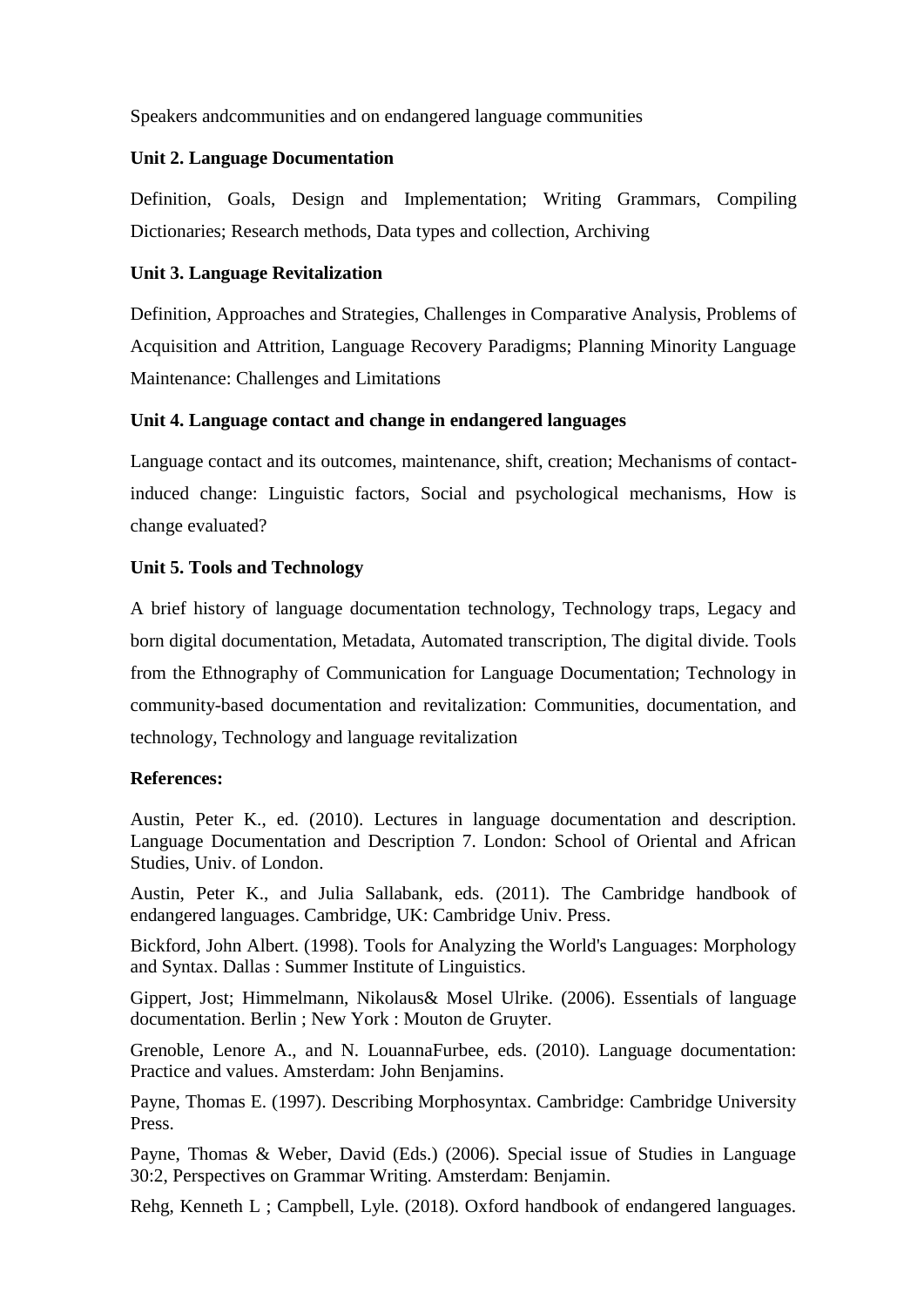New York, NY : Oxford University Press

## *Language Documentation & Conservation*

https://www.soas.ac.uk/linguistics/research/research-clusters/documentation-anddescription-of-endangered-languages.html

https://www.eldp.net/

https://www.eva.mpg.de/lingua/tools-at-lingboard/links.php

Course No.: **LING MPE2** Course Name: **SOCIOLINGUISTICS** Credit: **4** Course: **Elective**

## **Objectives of the Course:**

The course aims to provide a comprehensive knowledge of the approaches, theories, models and methodologies in Sociolinguistics.

## **Unit 1. Introduction**

Sociolinguistics and sociology of language, dialectology, Studying Language Variation: An Informal Epistemology, sociolinguistic enterprise, Sociolinguistics in South Asia; Approaches and Theories to Sociolinguistics: Language Variation and change.

# **Unit 2. Language variation**

Variationist Sociolinguistics, Linguistic Variation and Social Function, Geographical variation and language contact, Patterns of Variation including Change, Language and Time: Real Time, Apparent Time; Social Differentiation: Stylistic Variation, Clan, Class, Sex, Ethnicity, etc.;

# **Unit 3. Language Change**

Traditional historical linguistics and historical sociolinguistics, Issues in Historical Sociolinguistics, Sociolinguistic Paradigms and Language Change, Language change and the Saussurean dichotomy: Diachrony versussynchrony; Linguistic reconstruction: The scope of historical and comparative linguistics; Aspects of Language Change: Synchronic manifestations, Contextual. Transmission and Diffusion, Implications for language change; usage-based conceptions of language change

# **Unit 4. Multilingualism and language contact**

Approaches and theories in Multilingualism and language contact, Pidgins and creoles, Code-switching, Language maintenance, shift, and endangerment; Language Displacement, Language and Identity, Language and Ethnicity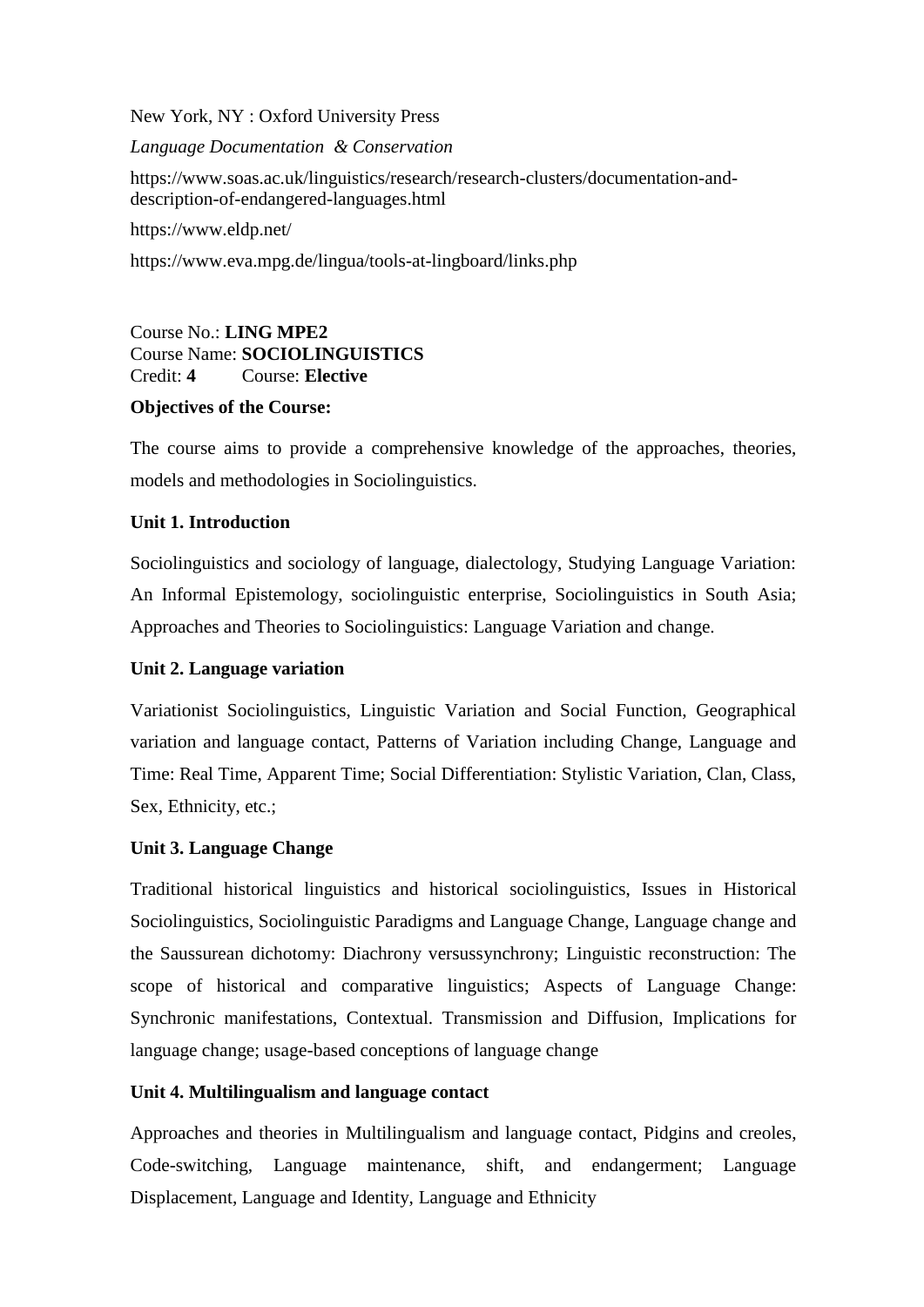## **Unit 5. Methods of Data Collection and Analysis**

Social and Linguistic Variation and variables; Entering the Community, Ethnographic Fieldwork, Sociolinguistic Interviews, Written Surveys and Questionnaires, Experimental Methods; Sociohistorical Analysis, usage of Corpus Linguistics, Phonetic Analysis, Phonological Considerations in Sociophonetics, Morphosyntactic Analysis, Vocabulary Analysis, Discourse Analysis, Words and Numbers: Statistical Analysis, Anthropological Analysis, Geographical Dialectology; Speech Communities, Social Networks, and Communities of Practice, Sociolinguistic Variation in Multilingual Contexts; Social Context, Style, and Identity in Sociolinguistics.

#### **Unit 6. Evaluating empirical data**

Quantifying variation and estimating the effects of sample size on the frequencies of linguistic variables, Elementary statistical testing with R; Multifactorial analysis: Analysing and interpreting variation in the sociolinguistic tradition, Identifying multidimensional patterns of variation across registers, Computing linguistic distances between varieties.

#### **References:**

Bell, Allan (2014). The Guidebook to Sociolinguistics. Malden, Oxford: Wiley Blackwell.

Brinton, Laurel J. and Traugott, Elizabeth C. (2005). Lexicalization and Language Change. Cambridge: Cambridge University Press.

Chambers, J. K., Trudgill, Peter and Schilling-Estes, Natalie (eds.). (2002). The handbook of language variation and change. Oxford and Malden, MA: Blackwell.

Cameron, D., (2007). The Myth of Mars and Venus: Do men and women really speak different languages?. New York Oxford University Press Inc.

Cheshire, J., (1982). 'Linguistic Variation and Social Function'. In: Romaine, S. (ed) Sociolinguistic Variation in Speech Communities. London: Edward Arnold Ltd. pp. 153- 166.

Coulmas, F. (1998). The Handbook of Sociolinguistics. Blackwell Publishing.

Coulmas, F. (2013) Sociolinguistics: The Study of Speakers' Choices Cambridge: Cambridge University Press.

Cousse, Evie &Mengden, Ferdinand von. (2014). Usage-Based Approaches to Language Change. Amsterdam/Philadelphia: John Benjamins.

Dasgupta, Probal and Sardesai, Madhavi (2010). Sociolinguistics in South Asia. In Martin J. Ball (Ed.), The Routledge handbook of sociolinguistics around the world. New York: Routledge.

Eckert, P., (1989). Jocks and Burnouts: Social Categories and Identity in the High School. New York: Teachers College Press.

Eckert, P., (2000). Linguistic Variation as Social Practice: The Linguistic Construction